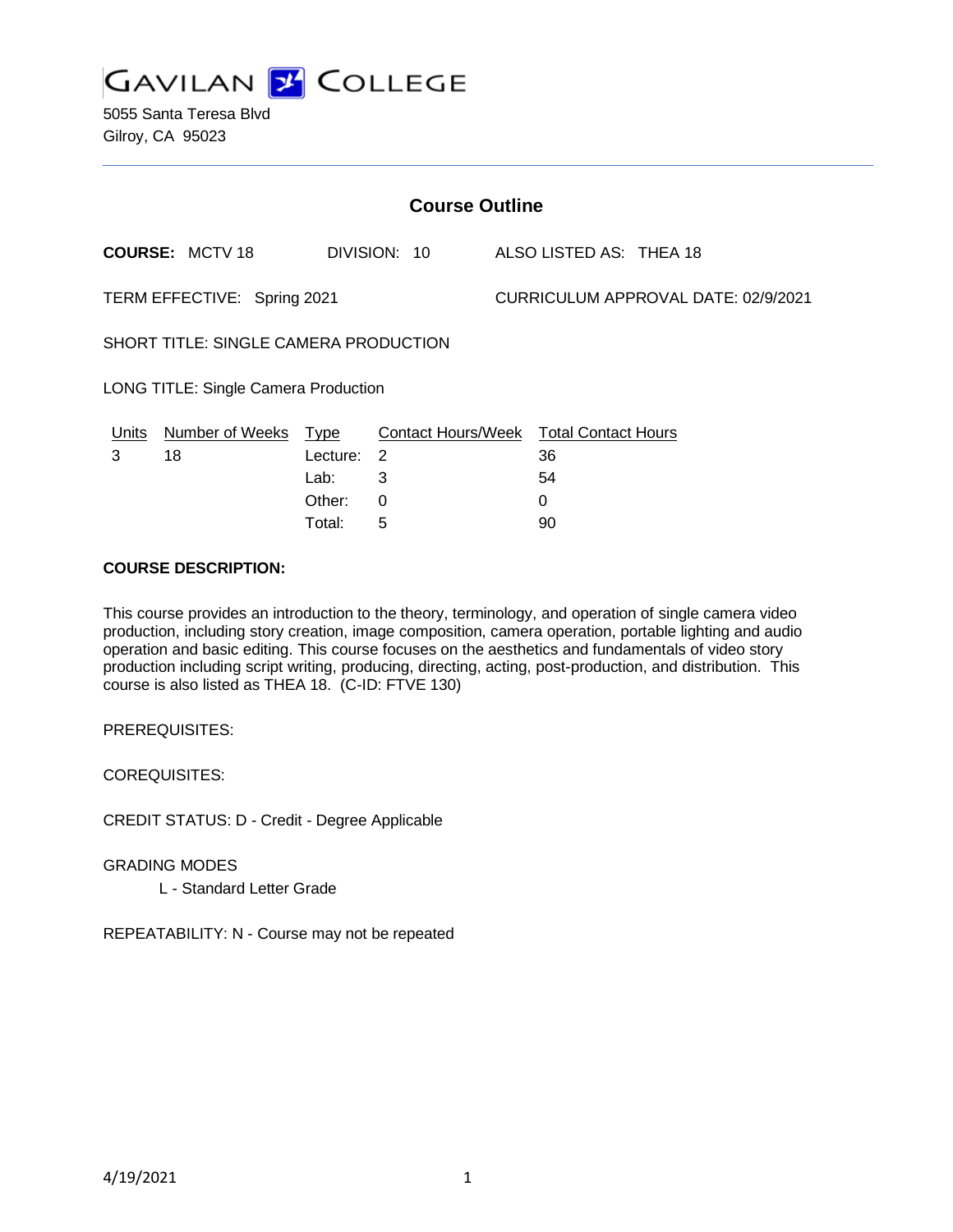SCHEDULE TYPES:

02 - Lecture and/or discussion

03 - Lecture/Laboratory

04 - Laboratory/Studio/Activity

047 - Laboratory - LEH 0.7

05 - Hybrid

71 - Dist. Ed Internet Simultaneous

72 - Dist. Ed Internet Delayed

73 - Dist. Ed Internet Delayed LAB

737 - Dist. Ed Internet LAB-LEH 0.7

# **STUDENT LEARNING OUTCOMES:**

1. Demonstrate technical and aesthetic skills and knowledge of video production and techniques.

Measure: Individual video projects resulting in demonstration of learned production techniques.

PLO: 3,5,4,6,7

ILO: 7,1,2,3

GE-LO: c1

Year assessed or anticipated year of assessment: 2015-2016

2. Identify and effectively operate video, audio and lighting equipment.

Measure: Lab projects working on individual and group projects.

PLO: 3,6,7

ILO: 3,2,7

GE-LO: c-1

Year assessed or anticipated year of assessment: 2015-2016

3. Demonstrate aesthetic understanding of and technical ability to edit video footage into a cohesive story. Measure: Production of individual and group final video segments and stories.

PLO: 5,3,7,4

ILO: 3,5,6,1

GE-LO: c-1

Year assessed or anticipated year of assessment: 2015-2016

4. Demonstrate an ability to develop a visual story from concept to final production through scriptwriting, filming, acting, editing, and final distribution.

Measure: Major project developed from concept to final video.

PLO: 1,6,5,2

ILO: 3,5,6,1

GE-LO: c-1

Year assessed or anticipated year of assessment: 2015-2016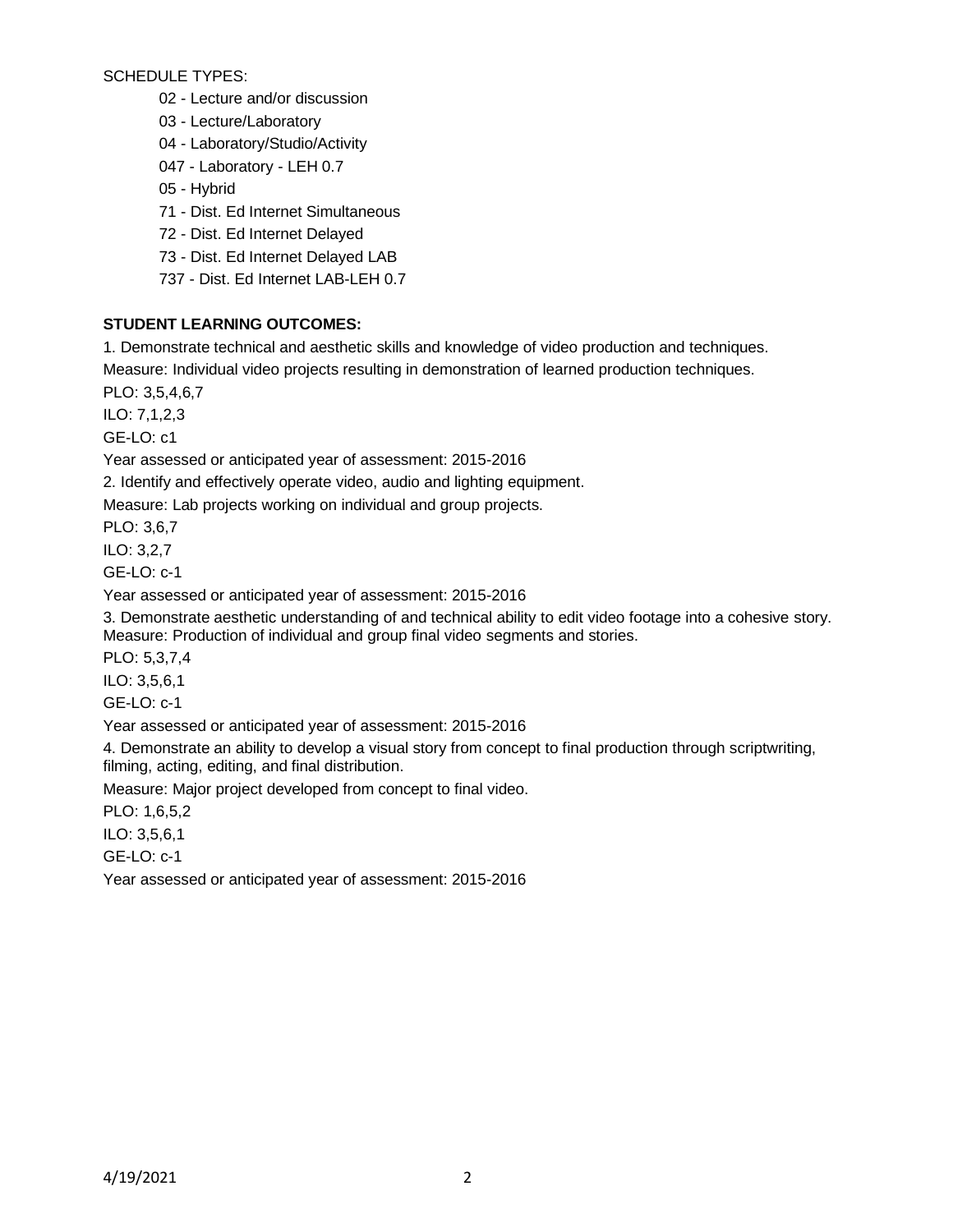### PROGRAM LEARNING OUTCOMES:

After completing an Associate in Arts Film & Television degree for Transfer (AA-T), a student will be qualified to transfer to a California State University program and be able to:

1. Analyze and describe Film, TV, the Internet, and new media milestones throughout history.

2. Demonstrate recognition, description and analysis of film and television as a technological and artistic medium using industry-specific language.

3. Describe, differentiate and execute the major production crew and performance/ talent positions in both TV and Film, including acting and directing.

4. Demonstrate proficiency in writing short fiction and non-fiction narrative screenplays and two- column scripts for film and electronic media using proper formatting techniques.

5. Demonstrate an understanding and use of audio concepts and microphones and a proficiency in recording and mixing for radio, television, film and media projects.

6. Effectively operate and perform using Film and TV production gear including cameras, lights, microphones, teleprompter, character generator, audio mixer and other related equipment.

7. Show proficiency in post-production processes by conveying a story using basic editing procedures and distribution techniques.

# **CONTENT, STUDENT PERFORMANCE OBJECTIVES, OUT-OF-CLASS ASSIGNMENTS**

Curriculum Approval Date: 02/9/2021

### **DE MODIFICATION ONLY**

6 Hours

Content: Orientation / TV Studio / Equipment / History of Single-Camera Productions Student Performance Objectives (SPO): - Demonstrate knowledge of the requirements of the course and the availability of resources at the college - Demonstrate knowledge of the class grading methodology - Demonstrate knowledge of the historical significance of single-camera productions Out-of-Class Assignments: - Read Chapter 1 from textbook - View assigned single-camera videos

6 Hours Content: History, Significance and Methodologies of Single Camera / Field Productions Student Performance Objectives (SPO): - Identify specific videos using Single Camera Production - Identify the differences between Multi-Camera and Single Camera productions Out-of-Class Assignments: - Read/watch supplemental material covering film history. - Read Chapters 3 and 4 from textbook.

6 Hours Content: Overview of Film Crew Positions and Responsibilities Student Performance Objectives (SPO): - Identify the roles and responsibilities of various positions in a video shoot, including acting and directing - Understand the differences between TV/Film/Single Camera film crews Out-of-Class Assignments: - Read supplemental material covering film positions. - Read Chapter 7 from textbook.

6 Hours Content: Working with Cameras: Shot types, framing, angles Student Performance Objectives (SPO): - Operate a camera correctly to get the video image you want - Identify the different shot types used in filmmaking - Understand the aesthetic choices of shot types, framing and angles used by filmmakers Outof-Class Assignments: - Create photos/videos demonstrating learned shot types/angles/framing techniques, using actors. - Read Chapter 6 from textbook.

6 Hours Content: Working with Lighting: High/Low key, 3-point lighting

Student Performance Objectives (SPO):

- Identify the different types of lighting used both in a TV studio and in the field

- Operate various types of lighting effectively and safely and to achieve the desired effect

- Understand and identify the difference between high-key, low-key, and three-key lighting and when to use each

Out-of-Class Assignments: - Create photos/videos demonstrating learned lighting techniques. - Read Chapter 8 from textbook.

6 Hours Content: Working with Audio: Wild, ADR, Foley Student Performance Objectives (SPO): - Identify the different types of microphones and when to use each - Use mixing boards and audio studio and field recording equipment - Understand the difference between various types of audio recordings (wild, ADR, foley, etc.) Out-of-Class Assignments: - Record various types of audio using studio and field equipment. - Read Chapter 9 from textbook.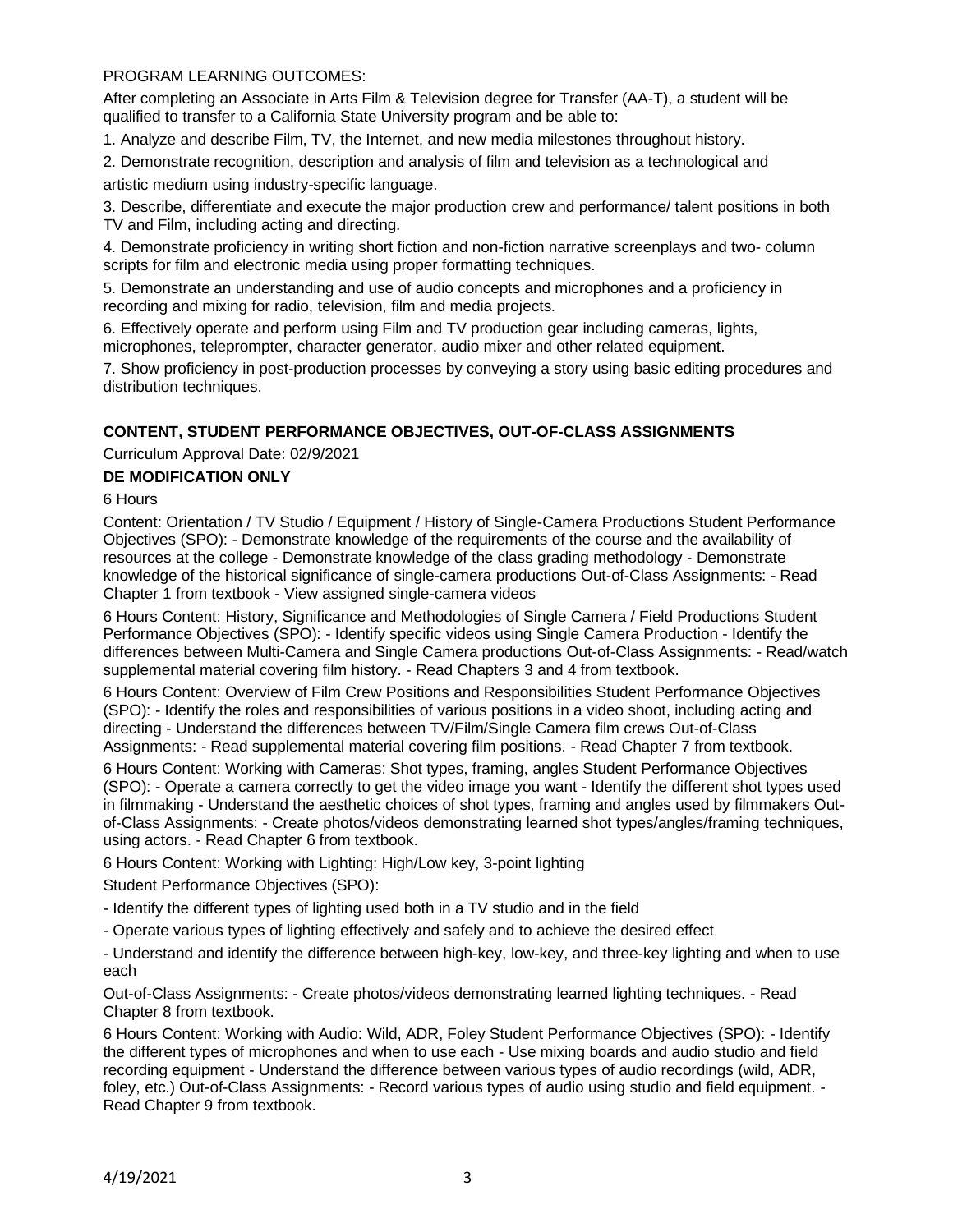6 Hours Content: From Script to Screen: Mid-Term shoot Student Performance Objectives (SPO): - Apply learned techniques using video, lighting and audio equipment to Mid-Term video project - Work in a team setting to accomplish a specific goal on time Out-of-Class Assignments: - Work in groups to shoot a recreation of a short scene from a movie. - Read Chapter 2 and 14 from textbook.

6 Hours Content: Post-production Production Overview: Editing, Distribution Student Performance Objectives (SPO): - Understand the steps in video post-production - Identify and understand the use of various distribution methods Out-of-Class Assignments: - Simple NLE edit and distribution of Mid-Term project.

6 Hours Content: Review, Self-Critique, Best Practices of Mid-Term / Develop Final Project Concept Student Performance Objectives (SPO): - Identify best-practices for video, audio and lighting - Accurately critique videos for best-practice usage in directing, acting, and technical production. Out-of-Class Assignments: - Develop Final Project concept - Read Chapter 5 from textbook.

6 Hours Content: Ethical/Moral responsibilities of Story Development / Writing / Final Project Pitch Student Performance Objectives (SPO): -Analyze and discuss moral/ethical issues in story development Write a cohesive and structured script for Final Project - Communicate project in a clear and compelling manner Out-of-Class Assignments: - Write script for Final Project. - Pitch Final Project to class.

6 Hours Content: Final Project Shoot / Review Best Practices

Student Performance Objectives (SPO): - Apply video, lighting and audio best-practice techniques to Final Project shoots. - Identify best-practices for video, audio and lighting - Accurately critique videos for bestpractices use Out-of-Class Assignments: - Class and field shoots for final project. - Review footage for usage of best practice video/lighting/audio techniques.

6 Hours Content: Final Project Shoot / Review Best Practices Student Performance Objectives (SPO): - Apply video, lighting and audio best-practice techniques to Final Project shoots. - Identify best-practices for video, audio and lighting - Accurately critique videos for best-practices use Out-of-Class Assignments: - Class and field shoots for final project. - Review footage for usage of best practice video/lighting/audio techniques. - Read Chapters 15 and 16 from textbook.

6 Hours Content: Final Project Shoot / Review Best Practices Student Performance Objectives (SPO): - Apply video, lighting and audio best-practice techniques to Final Project shoots. - Identify best-practices for video, audio and lighting - Accurately critique videos for best-practices use Out-of-Class Assignments: - Class and field shoots for final project. - Review footage for usage of best practice video/lighting/audio techniques. - Read Chapter 17 from textbook

6 Hours Content: Final Project Work: Logging, content creation, research, editing Student Performance Objectives (SPO): - Demonstrate best-practices knowledge in reviewing, logging and organizing of raw footage - Research Final Project topic to determine additional material needed for Final Project - Edit Final Project Out-of-Class Assignments: - Log final project raw footage - Research any additional material required to finish edit. - Read Chapter 15 from textbook.

6 Hours Content: Final Project Work: Editing, music, graphics, credits Student Performance Objectives (SPO): - Apply audio knowledge to choose music and graphics to fit in Final Project aesthetic - Apply editing knowledge to continue editing Final Project Out-of-Class Assignments: - Finish editing final project, add in any music, special graphics, effects or titling.

- Read Chapter 18 from textbook.

6 Hours

Content: Final Project: Formatting, Distribution, Archiving

Student Performance Objectives (SPO):

- Apply formatting and distribution knowledge to format and distribute Final Project to meet audience expectations

- Edit Final Project Out-of-Class Assignments: - Complete Final Video Project, - Format for final distribution and archiving.

2 Hours Final

### **METHODS OF INSTRUCTION:**

Lectures covering history, basic concepts, terminology and technical equipment information. Hands-on projects practicing the use of technical equipment and working in teams to create video projects.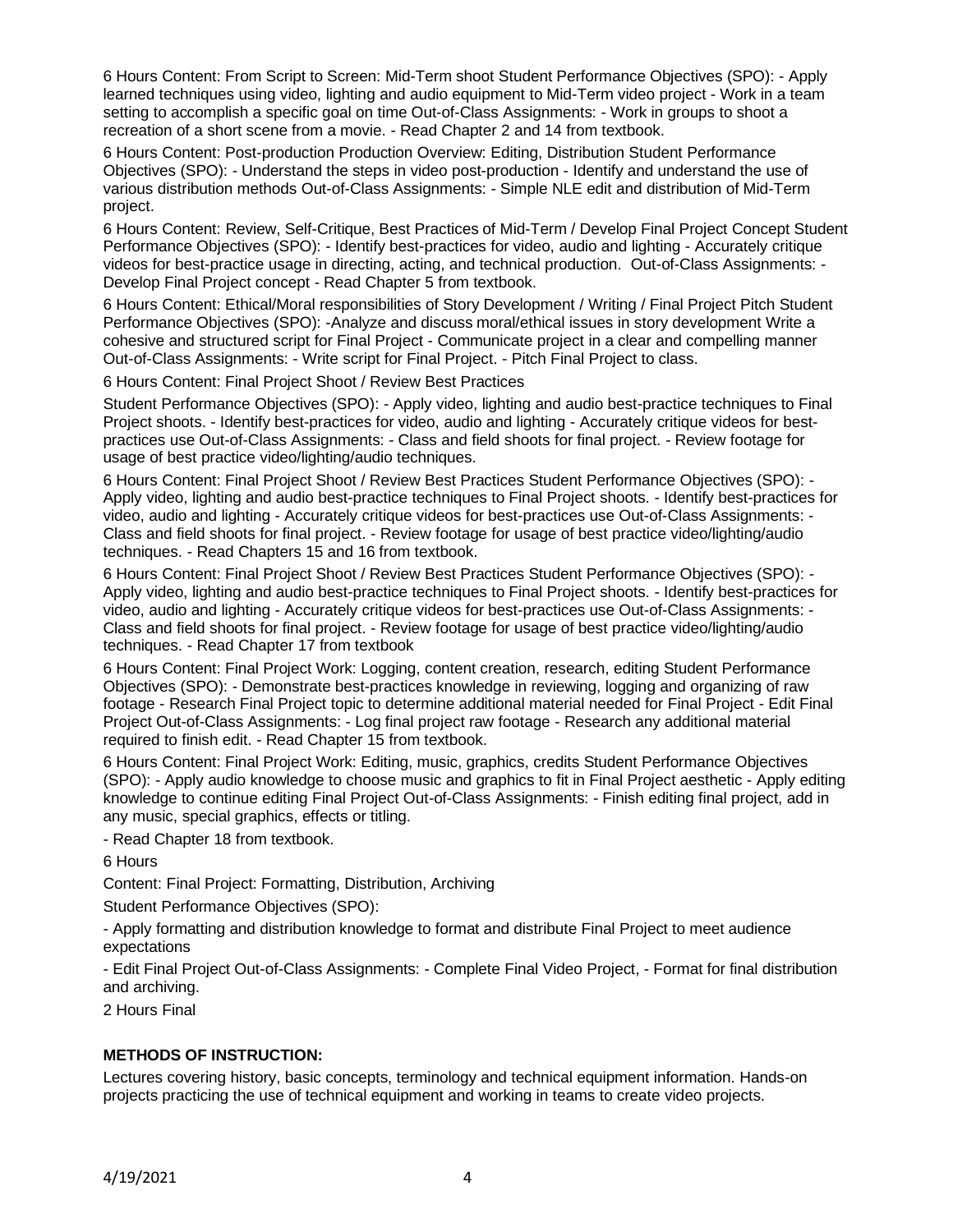## **METHODS OF EVALUATION:**

Category 1 - The types of writing assignments required: Percent range of total grade: 20 % to 25 % Written Homework Reading Reports If this is a degree applicable course, but substantial writing assignments are NOT appropriate, indicate reason: Category 2 - The problem-solving assignments required: Percent range of total grade: 10 % to 15 % Homework Problems Field Work Category 3 - The types of skill demonstrations required: Percent range of total grade: 65 % to 70 % Class Performance/s Field Work Category 4 - The types of objective examinations used in the course: Percent range of total grade: 5 % to 10 % Multiple Choice True/False Matching Items

### **REPRESENTATIVE TEXTBOOKS:**

Required:

Sonja Schenk. The Digital Filmmaking Handbook, 5th Edition. Boston: Cengage Learning, 2014. Or other appropriate college level text.

ISBN: 978-1305258716 (if available)

Reading level of text, Grade: 13Verified by: Grant Richards